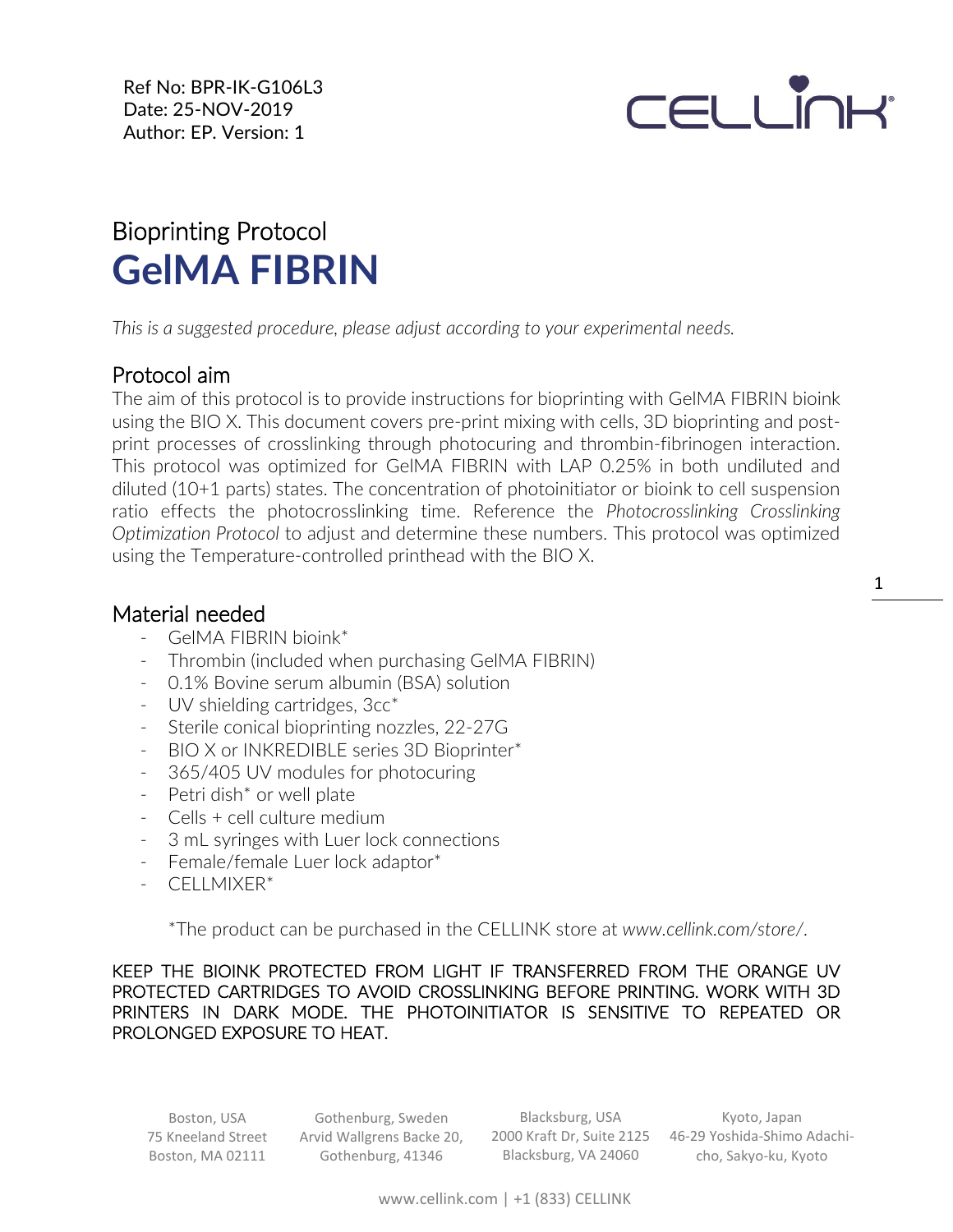### Protocol

This protocol works best using the BIO X with the cooled print bed at 18°C and the Temperature-controlled printhead at 23°C with the thermal nozzle cover. GelMA FIBRIN can also be extruded using the BIO X pneumatic printheads or the INKREDIBLE series bioprinters, but with decreased shape fidelity if ambient temperature exceeds 23°C. If using the INKREDIBLE series, the printing substrates such as Petri dishes or well plates should be placed on ice or another cooled surface before and after printing to thermally gel bioprinted constructs prior to photocrosslinking.

| Step         | Title                                        | Material                                                                                                                                                   | Description                                                                                                                                                                                                                                                                                                                                                                                                                                                                                                                                                                                                                                                                                                                                                                                                                                            |
|--------------|----------------------------------------------|------------------------------------------------------------------------------------------------------------------------------------------------------------|--------------------------------------------------------------------------------------------------------------------------------------------------------------------------------------------------------------------------------------------------------------------------------------------------------------------------------------------------------------------------------------------------------------------------------------------------------------------------------------------------------------------------------------------------------------------------------------------------------------------------------------------------------------------------------------------------------------------------------------------------------------------------------------------------------------------------------------------------------|
| $\mathbf{1}$ | Prepare the<br>bioink                        | - GeIMA FIBRIN                                                                                                                                             | Heat up GeIMA FIBRIN in a cartridge/syringe at<br>37°C for 5 min until the bioink becomes liquid.<br>This can be tested by flipping the cartridge and<br>observing if air bubbles move freely. Prolonged<br>and repeated heating could negatively affect the<br>photoinitiator stability and the homogeneity of the<br>bioink.<br>Set the Temperature-controlled printhead to<br>23°C. Pre-cool the print bed to 18°C.                                                                                                                                                                                                                                                                                                                                                                                                                                 |
| 2            | Mix GelMA<br>FIBRIN with suspension<br>cells | - Cell<br>- CELLMIXER<br>- Female/female<br>Luer lock<br>adaptor<br>- 3 mL syringes<br>with Luer lock<br>connections<br>- Prewarmed<br><b>GeIMA FIBRIN</b> | If not printing with cells move directly to step 3.<br>Mix ten parts of bioink with one part of cell<br>suspension without introducing air bubbles to the<br>mixture. For detailed instructions see the Mixing Cells<br>Protocol GelMA Series.<br>Transfer the cell suspension to the 1 mL cell<br>syringe (PART 1) using a female/female Luer lock<br>adaptor.<br>Transfer GeIMA FIBRIN to the 12 mL syringe<br>(PART 2) using a female/female Luer lock adaptor.<br>Clip both syringes to the Dispensing unit (PART 3).<br>Connect the two syringes to the Mixing unit (PART<br>4), then connect the Empty cartridge (PART 5) to<br>the other side of the Mixing unit.<br>Apply gentle pressure onto the Dispensing unit to<br>mix the content of both syringes into the empty<br>cartridge.<br>Note: To avoid an air gap when mixing the bioink and |
|              |                                              |                                                                                                                                                            | the cell suspension, carefully pre-fill the Luer lock<br>adaptor with GeIMA FIBRIN before attaching the<br>syringe with the cell suspension.                                                                                                                                                                                                                                                                                                                                                                                                                                                                                                                                                                                                                                                                                                           |

Boston, USA 75 Kneeland Street Boston, MA 02111

Gothenburg, Sweden Arvid Wallgrens Backe 20, Gothenburg, 41346

Blacksburg, USA 2000 Kraft Dr, Suite 2125 Blacksburg, VA 24060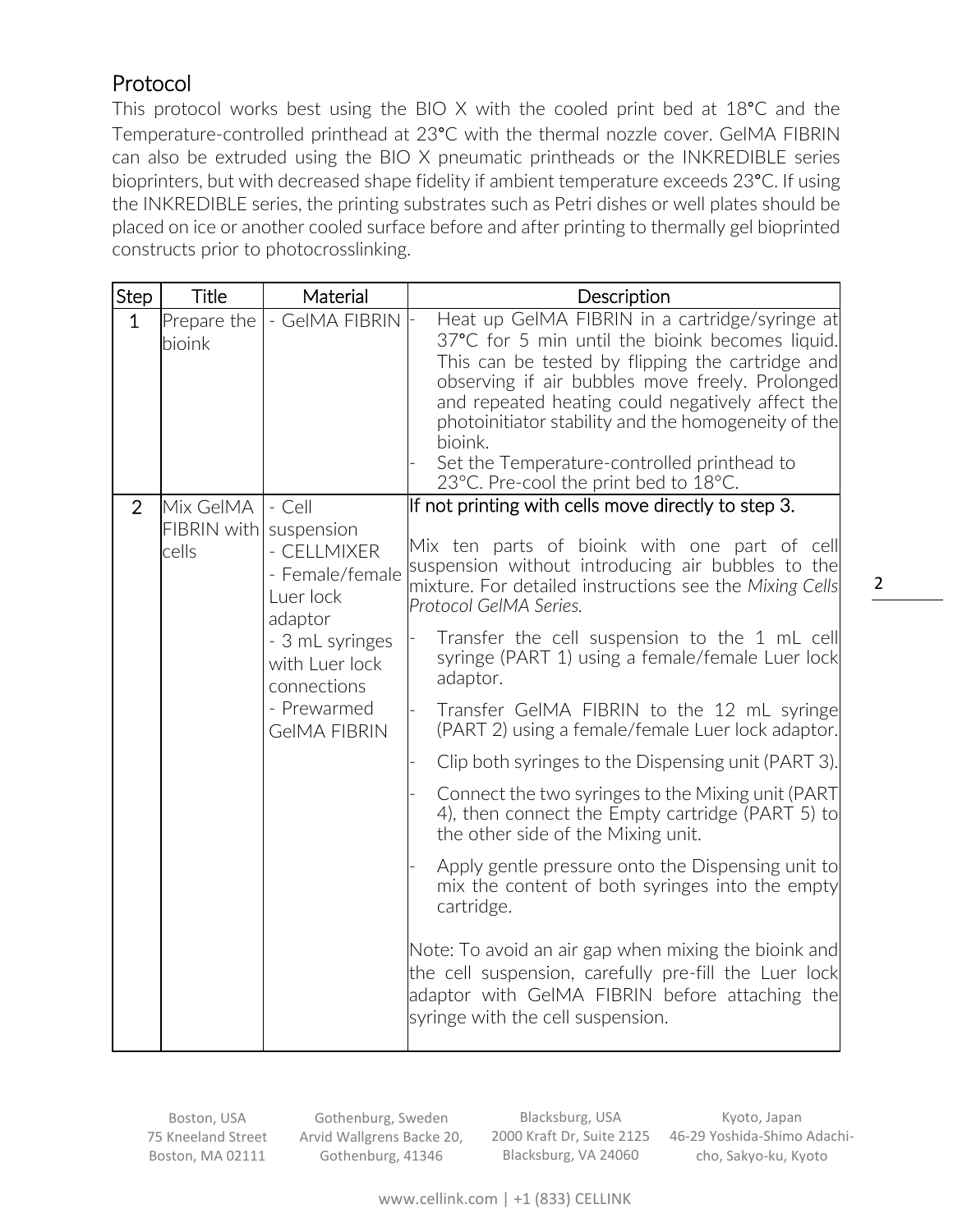|                |                                   |                                                                                                                                               | If preparing for quantities <2 mL of GeIMA FIBRIN, it<br>is recommended to connect two 3 mL Luer lock<br>syringes and mix back and forth between the syringes<br>until homogeneous.                                                                                                                                                                                                     |
|----------------|-----------------------------------|-----------------------------------------------------------------------------------------------------------------------------------------------|-----------------------------------------------------------------------------------------------------------------------------------------------------------------------------------------------------------------------------------------------------------------------------------------------------------------------------------------------------------------------------------------|
| 3              | Cool and<br>load the<br>cartridge | - UV shielding<br>cartridges, 3cc<br>loaded with<br><b>GeIMA FIBRIN</b><br>(and cells)<br>- Sterile conical<br>bioprinting<br>nozzles, 22-27G | Cap the cartridge with a tip cap and place it in the<br>Temperature-controlled printhead set to 23°C and<br>wait for 5-10 min until the bioink reaches 23°C (air<br>bubbles are no longer moving when flipping the<br>cartridge).<br>Remove cartridge from the printhead, exchange the<br>tip cap for a bioprinting nozzle of choice, and mount<br>the cartridge back to the printhead. |
| $\overline{4}$ | Printing                          | $-BIOX3D$<br>bioprinter                                                                                                                       | Bioprint structures with parameters according to<br>Table 1. If printability is not as desired, adjust the<br>pressure up/down by 1 kPa to extrude more/less<br>material.<br>Note: If the bioink seems too liquid and the pressure                                                                                                                                                      |
|                |                                   |                                                                                                                                               | needs to be decreased with >5 kPa, the printhead<br>temperature might need to be shifted down to<br>22.5°C. If the bioink comes out chunky, heat it again<br>at 37°C for 3 min, repeat step 3 and increase the<br>printhead temperature to 23.5°C.                                                                                                                                      |
|                |                                   |                                                                                                                                               | Note: If waiting too long between extrusions, the<br>bioink can dry in the nozzle causing it to clog. If this<br>occurs, take a sterile tweezer and remove the dried<br>GeIMA FIBRIN part at the edge of the nozzle or<br>replace with new nozzle.                                                                                                                                      |
|                |                                   |                                                                                                                                               | Note: GeIMA FIBRIN becomes more solid over<br>extended printing time (>20 min). If printing is paused<br>and extrusion does not occur, heat the bioink again at<br>37°C for 3 min and repeat step 3 to 'reset' the bioink.                                                                                                                                                              |

Table 1. Recommended minimal extrusion pressure\*\* ( $\pm$ 2 kPa) used for printing continuous filaments at 23°C diluted/<sub>undiluted</sub>. 'Diluted' assumes a mixture of one part of PBS to ten parts of bioink, which is the simulation of bioink and cell suspension mixing conditions. For smaller dilutions, the pressure needs to be increased towards the pressure used for undiluted bioink.

| Printing speed (mm/sec) $\rightarrow$<br>Nozzle size (G) |              |    |    |
|----------------------------------------------------------|--------------|----|----|
|                                                          |              |    |    |
|                                                          | $\sim$<br>ΤC |    |    |
|                                                          | - 10<br>24   | 28 | ZC |

Boston, USA 75 Kneeland Street Boston, MA 02111

Gothenburg, Sweden Arvid Wallgrens Backe 20, Gothenburg, 41346

Blacksburg, USA 2000 Kraft Dr, Suite 2125 Blacksburg, VA 24060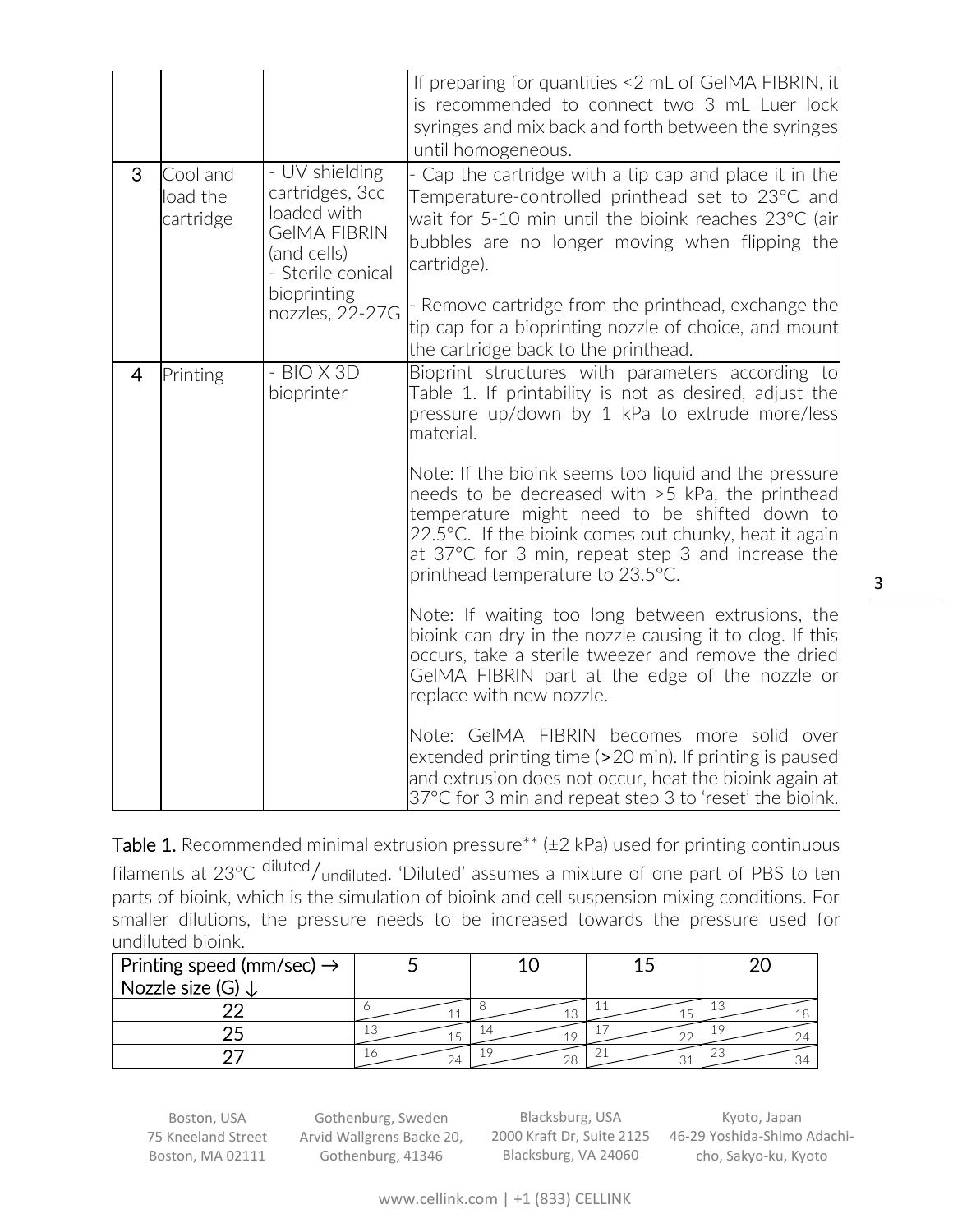*\*\*Note this is only a recommended reference of starting pressures. The actual pressure needed will vary depending on the preparation procedures (amount of bioink and actual temperature of the bioink) as well as the fitting of the piston in the cartridge and the leveling of the print surface. This table was generated with printhead temperature at 23°C and with a 10:1 bioink dilution.*

| Step | Title                    | Material                                                                  | Description                                                                                                                                                                                                                                                                                                                                                                                                                                                                                                                                                                                                                                                                                                                                                                                                                                                                                                                                                                                                                                   |
|------|--------------------------|---------------------------------------------------------------------------|-----------------------------------------------------------------------------------------------------------------------------------------------------------------------------------------------------------------------------------------------------------------------------------------------------------------------------------------------------------------------------------------------------------------------------------------------------------------------------------------------------------------------------------------------------------------------------------------------------------------------------------------------------------------------------------------------------------------------------------------------------------------------------------------------------------------------------------------------------------------------------------------------------------------------------------------------------------------------------------------------------------------------------------------------|
| 5    | Photocrosslinking        | $-405/365$ UV<br>modules for<br>photocuring                               | GeIMA FIBRIN should first be photocrosslinked<br>(using either the 405 or 365 nm photocuring<br>module) and then immersed in Thrombin solution.<br>See Table 2 below for recommended<br>photocrosslinking time. Ensure that the<br>bioprinted<br>GeIMA FIBRIN<br>construct<br>is<br>thermally gelled after printing by cooling the<br>print bed on the BIO X during printing or<br>placing the well plate or Petri dish on ice for<br>10 s.<br> f <br>photocrosslinking is applied<br>during<br>bioprinting, set the crosslinking parameters<br>appropriately in the printhead setup page for<br>the BIO X.<br>Let the structure rest for 3-5 min to allow<br>crosslinking after the light source is turned off.<br>Note: It is recommended to use the 405 nm<br>photocuring module instead of 365 if possible<br>when photocuring GeIMA FIBRIN. Overexposure<br>at the 365 nm wavelength might damage the<br>cells.<br>Note: If crosslinking is unsure, add 37°C media to<br>one printed construct to validate that it does not<br>dissolve. |
| 6    | Thrombin<br>crosslinking | - Thrombin<br>100 U<br>$-0.1\%$ BSA<br>sterile<br>- Cell culture<br>media | Thrombin-mediated generation of fibrin from<br>fibrinogen is performed by addition<br>- of<br>thrombin dissolved in media.<br>Prepare a 1 $U/\mu L$ thrombin solution by<br>addition of 100 µL 0.1% BSA solution to the<br>vial containing 100 U freeze-dried thrombin.<br>Remains active for 1 week if stored at -20°C.<br>Prepare a 10 U/mL thrombin solution in media<br>by diluting the $1 U/ \mu L$ solution 100 times, e.g.<br>50 µl 1 U/µL thrombin solution + 4.95 mL cell<br>culture media.<br>Add enough 10 U/mL thrombin solution to<br>the wells to cover the printed constructs.<br>Incubate over night or until the next media                                                                                                                                                                                                                                                                                                                                                                                                  |

Boston, USA 75 Kneeland Street Boston, MA 02111

Gothenburg, Sweden Arvid Wallgrens Backe 20, Gothenburg, 41346

Blacksburg, USA 2000 Kraft Dr, Suite 2125 Blacksburg, VA 24060